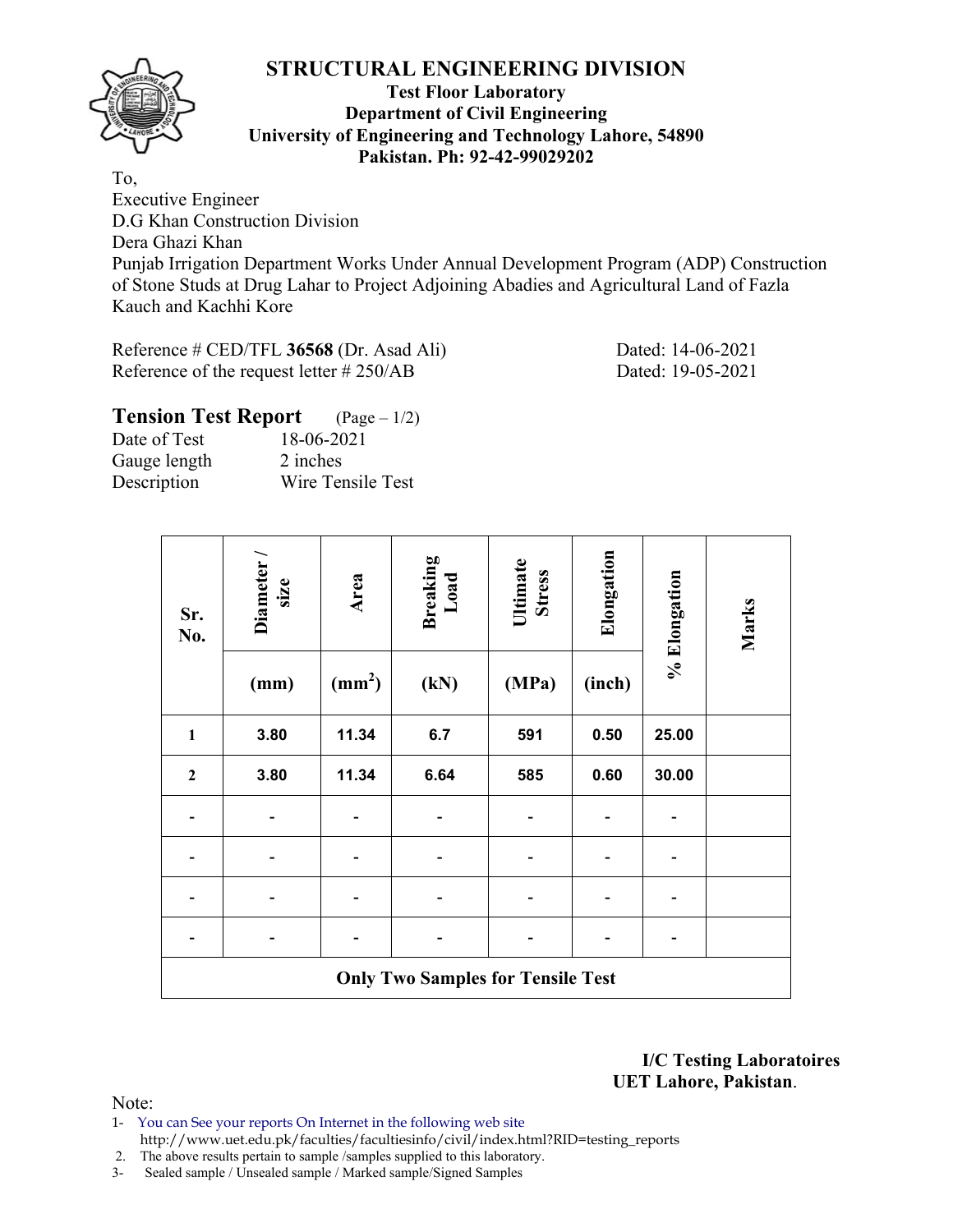

### **Test Floor Laboratory Department of Civil Engineering University of Engineering and Technology Lahore, 54890 Pakistan. Ph: 92-42-99029202**

To, Executive Engineer D.G Khan Construction Division Dera Ghazi Khan Punjab Irrigation Department Works Under Annual Development Program (ADP) Construction of Stone Studs at Drug Lahar to Project Adjoining Abadies and Agricultural Land of Fazla Kauch and Kachhi Kore

| Reference $\#$ CED/TFL 36568 (Dr. Asad Ali) | Dated: 14-06-2021 |
|---------------------------------------------|-------------------|
| Reference of the request letter $\# 250/AB$ | Dated: 19-05-2021 |

### Test Report (Page -2/2)

| Date of Test | 18-06-2015              |
|--------------|-------------------------|
| Description  | Wire Weight & Size Test |

| Sr. No.      | Weight                         | Diameter/<br>size |                |         | Area<br>$\text{(mm}^2)$ | Remarks |  |  |  |  |  |
|--------------|--------------------------------|-------------------|----------------|---------|-------------------------|---------|--|--|--|--|--|
|              | $(\text{kg/m})$                | Nominal<br>(mm)   | Actual<br>(mm) | Nominal | Actual                  |         |  |  |  |  |  |
| $\mathbf{1}$ | 0.097                          |                   | 3.98           |         | 12.4                    |         |  |  |  |  |  |
|              |                                |                   |                |         |                         |         |  |  |  |  |  |
|              |                                |                   |                |         |                         |         |  |  |  |  |  |
|              |                                |                   |                |         |                         |         |  |  |  |  |  |
|              |                                |                   |                |         |                         |         |  |  |  |  |  |
|              |                                |                   |                |         |                         |         |  |  |  |  |  |
|              |                                |                   |                |         |                         |         |  |  |  |  |  |
|              | Note: only one sample for test |                   |                |         |                         |         |  |  |  |  |  |
|              |                                |                   |                |         |                         |         |  |  |  |  |  |

**I/C Testing Laboratoires UET Lahore, Pakistan**.

- 1- You can See your reports On Internet in the following web site http://www.uet.edu.pk/faculties/facultiesinfo/civil/index.html?RID=testing\_reports
- 2. The above results pertain to sample /samples supplied to this laboratory.
- 3- Sealed sample / Unsealed sample / Marked sample/Signed Samples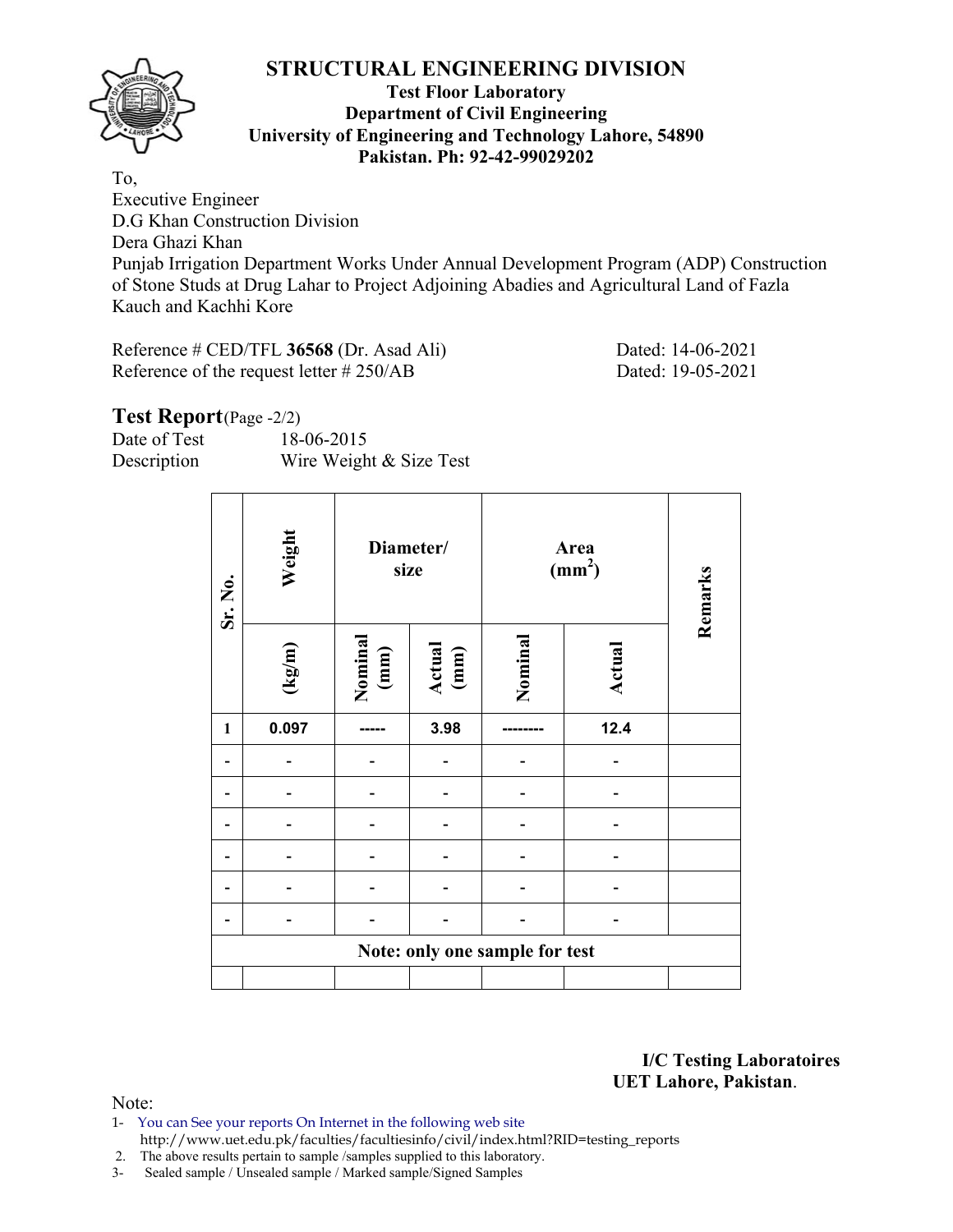

**Test Floor Laboratory Department of Civil Engineering University of Engineering and Technology Lahore, 54890 Pakistan. Ph: 92-42-99029202** 

To, Project Director Sheranwala Flyover LDA, Lahore

Reference # CED/TFL **36570** (Dr. M Rizwan Riaz) Dated: 14-06-2021 Reference of the request letter # PD/SF/LDA/17 Dated: 12-06-2021

# **Tension Test Report** (Page -1/1)

Date of Test 18-06-2021 Gauge length 8 inches

Description Deformed Steel Bar Tensile and Bend Test as per ASTM-A615

| Sr. No.        | Weight                                        |                          | Diameter/<br><b>Size</b> |                | Area<br>$(in^2)$ | <b>Yield load</b>        | <b>Breaking</b><br>Load |         | <b>Yield Stress</b><br>(psi) |                                                                 | <b>Ultimate Stress</b><br>(psi) | Elongation               | % Elongation                 | Remarks |
|----------------|-----------------------------------------------|--------------------------|--------------------------|----------------|------------------|--------------------------|-------------------------|---------|------------------------------|-----------------------------------------------------------------|---------------------------------|--------------------------|------------------------------|---------|
|                | $lbsft$                                       | Nominal<br>$(\#)$        | Actual<br>(inch)         | Nominal        | Actual           | (kg)                     | (kg)                    | Nominal | Actual                       | Nominal                                                         | Actual                          | (inch)                   |                              |         |
| 1              | 0.374                                         | $\mathbf{3}$             | 0.374                    | 0.11           | 0.110            | 3200                     | 5000                    | 64200   | 64130                        | 100200                                                          | 100200                          | 1.70                     | 21.3                         |         |
| $\mathbf{2}$   | 0.374                                         | $\mathbf{3}$             | 0.374                    | 0.11           | 0.110            | 3200                     | 4400                    | 64200   | 64170                        | 88200                                                           | 88300                           | 1.60                     | 20.0                         |         |
|                |                                               | $\overline{\phantom{0}}$ |                          |                |                  |                          |                         |         |                              |                                                                 | $\overline{\phantom{0}}$        | $\overline{\phantom{0}}$ |                              |         |
| $\overline{a}$ | $\overline{\phantom{0}}$                      | $\blacksquare$           | $\overline{\phantom{a}}$ |                | $\blacksquare$   | $\overline{\phantom{0}}$ |                         |         | $\overline{\phantom{a}}$     | $\overline{\phantom{a}}$                                        | $\overline{\phantom{a}}$        | $\overline{\phantom{a}}$ | $\blacksquare$               |         |
| $\overline{a}$ | -                                             | $\overline{\phantom{0}}$ | $\overline{\phantom{0}}$ |                | $\blacksquare$   |                          |                         |         |                              | $\overline{\phantom{0}}$                                        | $\overline{a}$                  | $\overline{\phantom{0}}$ | $\qquad \qquad \blacksquare$ |         |
| $\blacksquare$ | $\overline{a}$                                | -                        | $\overline{\phantom{0}}$ | $\blacksquare$ | $\blacksquare$   | $\blacksquare$           |                         |         | $\overline{\phantom{0}}$     | ÷                                                               | $\overline{a}$                  | $\overline{\phantom{a}}$ | $\overline{\phantom{0}}$     |         |
|                |                                               |                          |                          |                |                  |                          |                         |         |                              | Note: only two samples for tensile and one sample for bend test |                                 |                          |                              |         |
|                |                                               |                          |                          |                |                  |                          |                         |         |                              |                                                                 |                                 |                          |                              |         |
|                |                                               |                          |                          |                |                  |                          | <b>Bend Test</b>        |         |                              |                                                                 |                                 |                          |                              |         |
|                | #3 Bar Bend Test Through 180° is Satisfactory |                          |                          |                |                  |                          |                         |         |                              |                                                                 |                                 |                          |                              |         |
|                |                                               |                          |                          |                |                  |                          |                         |         |                              |                                                                 |                                 |                          |                              |         |
|                |                                               |                          |                          |                |                  |                          |                         |         |                              |                                                                 |                                 |                          |                              |         |

**I/C Testing Laboratoires UET Lahore, Pakistan**.

- 1- You can See your reports On Internet in the following web site http://www.uet.edu.pk/faculties/facultiesinfo/civil/index.html?RID=testing\_reports
- 2. The above results pertain to sample /samples supplied to this laboratory.
- 3- Sealed sample / Unsealed sample / Marked sample/Signed Samples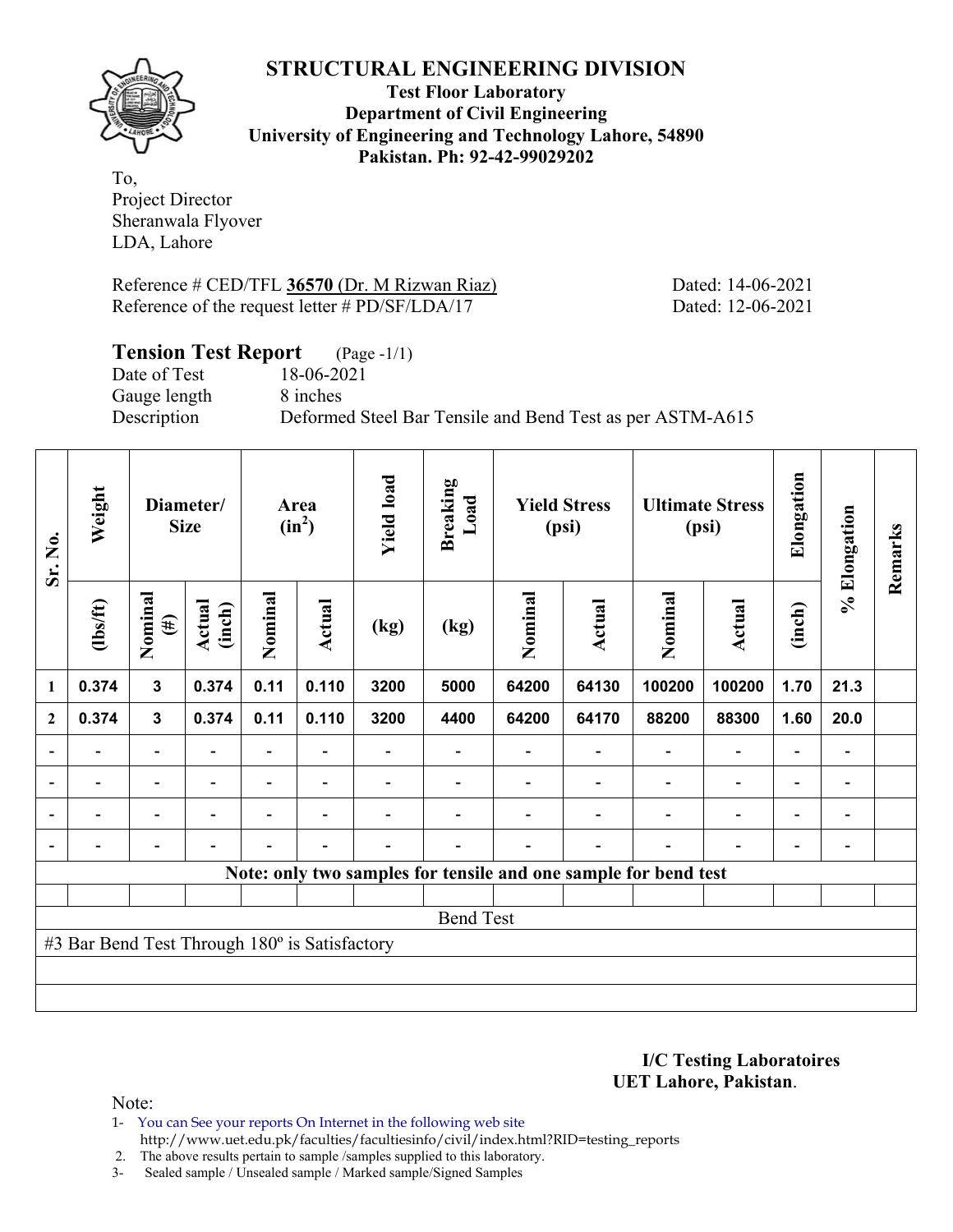

### **Test Floor Laboratory Department of Civil Engineering University of Engineering and Technology Lahore, 54890 Pakistan. Ph: 92-42-99029202**

To, Resident Engineer ACE, Danish School Establishment of Daanish School (Boys & Girls) at Mankera District Bhakkar

| Reference # CED/TFL 36573 (Dr. Rizwan Riaz)                    | Dated: 15-06-2021 |
|----------------------------------------------------------------|-------------------|
| Reference of the request letter $\#$ ACE/RE-PDS/MNK/BHK/21/416 | Dated: 14-06-2021 |

# **Tension Test Report** (Page -1/1)

Gauge length 8 inches

Date of Test 18-06-2021 Description Deformed Steel Bar Tensile and Bend Test as per ASTM-A615

| Sr. No.          | Weight                                              |                          | Diameter/<br><b>Size</b><br>(inch) |                          | Area<br>$(in^2)$         | <b>Yield load</b> | <b>Breaking</b><br>Load                                         |         | <b>Yield Stress</b><br>(psi) |                          | <b>Ultimate Stress</b><br>(psi) | Elongation               | % Elongation   | Remarks |
|------------------|-----------------------------------------------------|--------------------------|------------------------------------|--------------------------|--------------------------|-------------------|-----------------------------------------------------------------|---------|------------------------------|--------------------------|---------------------------------|--------------------------|----------------|---------|
|                  | (1bs/ft)                                            | Nominal                  | Actual                             | Nominal                  | Actual                   | (kg)              | (kg)                                                            | Nominal | Actual                       | Nominal                  | Actual                          | (inch)                   |                |         |
| $\mathbf{1}$     | 0.378                                               | 3/8                      | 0.376                              | 0.11                     | 0.111                    | 3600              | 4900                                                            | 72200   | 71330                        | 98200                    | 97100                           | 1.00                     | $12.5$         |         |
| $\boldsymbol{2}$ | 0.377                                               | 3/8                      | 0.376                              | 0.11                     | 0.111                    | 3600              | 4800                                                            | 72200   | 71560                        | 96200                    | 95500                           | 1.00                     | $12.5$         |         |
| $\blacksquare$   | $\overline{\phantom{0}}$                            | $\overline{\phantom{a}}$ |                                    |                          |                          |                   |                                                                 |         | $\blacksquare$               | $\overline{\phantom{a}}$ | $\overline{\phantom{a}}$        | $\overline{\phantom{a}}$ | $\blacksquare$ |         |
| $\blacksquare$   | $\blacksquare$                                      | $\overline{\phantom{a}}$ | $\blacksquare$                     | $\overline{\phantom{0}}$ | $\overline{\phantom{a}}$ |                   |                                                                 |         |                              | $\overline{\phantom{0}}$ | $\overline{a}$                  | $\overline{\phantom{a}}$ | $\blacksquare$ |         |
| $\blacksquare$   |                                                     | $\blacksquare$           | $\blacksquare$                     | $\overline{\phantom{0}}$ | $\overline{\phantom{0}}$ |                   |                                                                 |         |                              | $\blacksquare$           | $\overline{a}$                  | $\overline{\phantom{a}}$ | $\blacksquare$ |         |
|                  |                                                     |                          |                                    |                          |                          |                   |                                                                 |         |                              |                          | $\overline{\phantom{0}}$        | ۰                        |                |         |
|                  |                                                     |                          |                                    |                          |                          |                   | Note: only two samples for tensile and one sample for bend test |         |                              |                          |                                 |                          |                |         |
|                  |                                                     |                          |                                    |                          |                          |                   |                                                                 |         |                              |                          |                                 |                          |                |         |
|                  |                                                     |                          |                                    |                          |                          |                   | <b>Bend Test</b>                                                |         |                              |                          |                                 |                          |                |         |
|                  | 3/8" Dia Bar Bend Test Through 180° is Satisfactory |                          |                                    |                          |                          |                   |                                                                 |         |                              |                          |                                 |                          |                |         |
|                  |                                                     |                          |                                    |                          |                          |                   |                                                                 |         |                              |                          |                                 |                          |                |         |
|                  |                                                     |                          |                                    |                          |                          |                   |                                                                 |         |                              |                          |                                 |                          |                |         |

**I/C Testing Laboratoires UET Lahore, Pakistan**.

- 1- You can See your reports On Internet in the following web site http://www.uet.edu.pk/faculties/facultiesinfo/civil/index.html?RID=testing\_reports
- 2. The above results pertain to sample /samples supplied to this laboratory.
- 3- Sealed sample / Unsealed sample / Marked sample/Signed Samples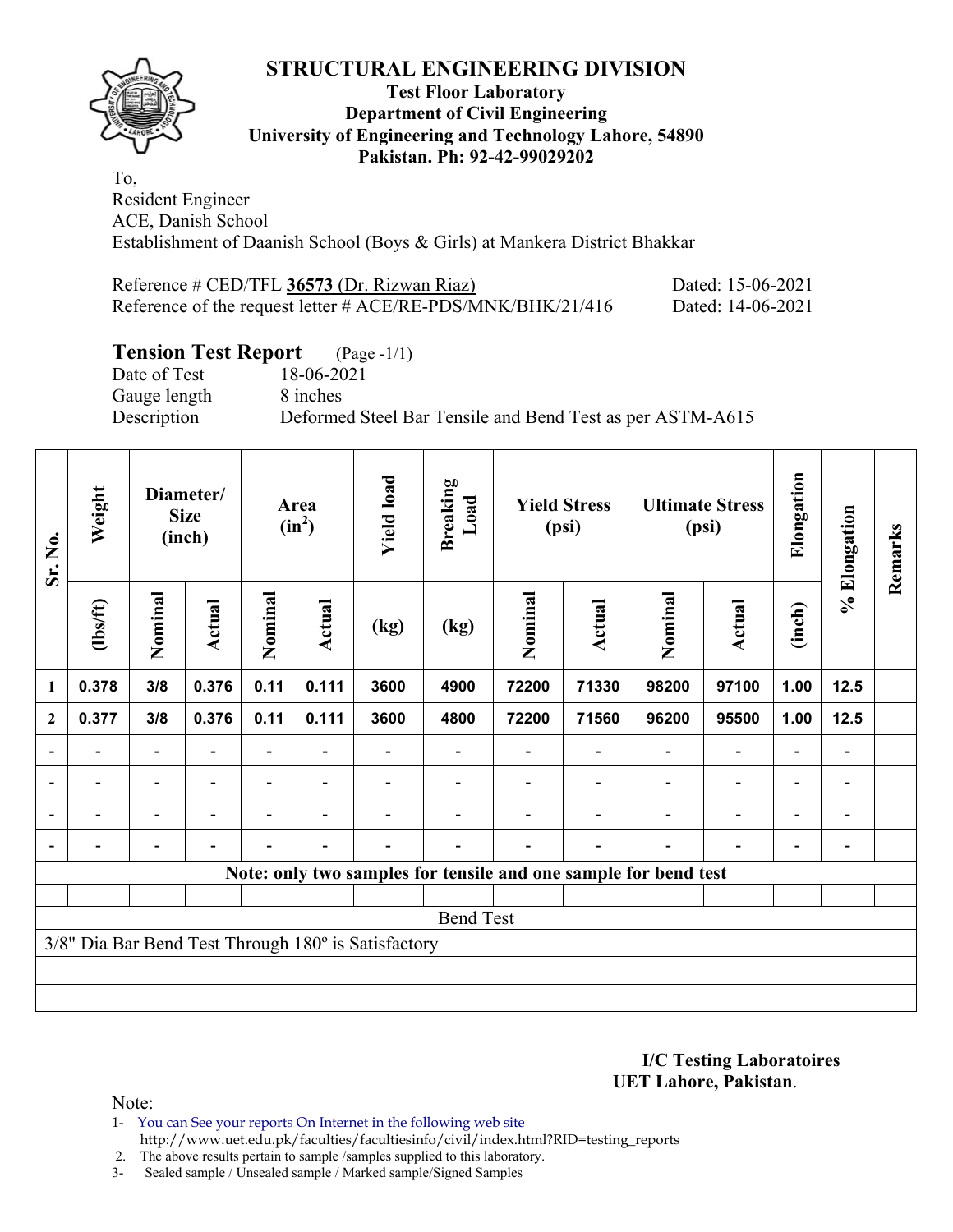

### **Test Floor Laboratory Department of Civil Engineering University of Engineering and Technology Lahore, 54890 Pakistan. Ph: 92-42-99029202**

To, Engr. M Usman Shahid Project Engineer Construction of Nimir Power Plant, Bhikhi

Reference # CED/TFL **36575** (Dr. M Rizwan Riaz) Dated: 15-06-2021 Reference of the request letter # Nil Dated: 15-06-2021

### **Tension Test Report** (Page -1/1) Date of Test 18-06-2021 Gauge length 8 inches Description Deformed Steel Bar Tensile and Bend Test as per ASTM-A615

| Sr. No.        | Weight                                              |                          | Diameter/<br><b>Size</b><br>(mm) |         | Area<br>$(in^2)$         | <b>Yield load</b> | <b>Breaking</b><br>Load                                         |         | <b>Yield Stress</b><br>(psi) |                          | <b>Ultimate Stress</b><br>(psi) | Elongation               | % Elongation                 | Remarks |
|----------------|-----------------------------------------------------|--------------------------|----------------------------------|---------|--------------------------|-------------------|-----------------------------------------------------------------|---------|------------------------------|--------------------------|---------------------------------|--------------------------|------------------------------|---------|
|                | (1bs/ft)                                            | Nominal                  | Actual                           | Nominal | Actual                   | (kg)              | (kg)                                                            | Nominal | Actual                       | Nominal                  | Actual                          | (inch)                   |                              |         |
| 1              | 0.409                                               | 10                       | 9.94                             | 0.12    | 0.120                    | 3600              | 5400                                                            | 66138   | 65930                        | 99207                    | 98900                           | 1.40                     | 17.5                         |         |
| $\mathbf{2}$   | 0.414                                               | 10                       | 9.99                             | 0.12    | 0.122                    | 3600              | 5400                                                            | 66138   | 65250                        | 99207                    | 97900                           | 1.40                     | 17.5                         |         |
|                |                                                     | $\overline{\phantom{0}}$ |                                  |         |                          |                   |                                                                 |         |                              |                          | $\qquad \qquad \blacksquare$    | $\overline{\phantom{0}}$ |                              |         |
| $\blacksquare$ | $\overline{\phantom{0}}$                            | $\overline{\phantom{a}}$ | $\blacksquare$                   |         | $\overline{\phantom{a}}$ |                   |                                                                 |         |                              | $\overline{\phantom{a}}$ | $\overline{\phantom{a}}$        | $\blacksquare$           | $\overline{\phantom{a}}$     |         |
|                | -                                                   | $\overline{\phantom{0}}$ |                                  |         | $\overline{\phantom{0}}$ |                   |                                                                 |         |                              |                          | $\overline{\phantom{a}}$        | $\overline{a}$           | $\overline{a}$               |         |
|                |                                                     | $\overline{\phantom{0}}$ | $\blacksquare$                   |         | $\blacksquare$           |                   |                                                                 |         | $\overline{\phantom{a}}$     |                          | $\overline{\phantom{0}}$        | $\blacksquare$           | $\qquad \qquad \blacksquare$ |         |
|                |                                                     |                          |                                  |         |                          |                   | Note: only two samples for tensile and one sample for bend test |         |                              |                          |                                 |                          |                              |         |
|                |                                                     |                          |                                  |         |                          |                   |                                                                 |         |                              |                          |                                 |                          |                              |         |
|                | <b>Bend Test</b>                                    |                          |                                  |         |                          |                   |                                                                 |         |                              |                          |                                 |                          |                              |         |
|                | 10mm Dia Bar Bend Test Through 180° is Satisfactory |                          |                                  |         |                          |                   |                                                                 |         |                              |                          |                                 |                          |                              |         |
|                |                                                     |                          |                                  |         |                          |                   |                                                                 |         |                              |                          |                                 |                          |                              |         |
|                |                                                     |                          |                                  |         |                          |                   |                                                                 |         |                              |                          |                                 |                          |                              |         |

#### **I/C Testing Laboratoires UET Lahore, Pakistan**.

Note:

1- You can See your reports On Internet in the following web site http://www.uet.edu.pk/faculties/facultiesinfo/civil/index.html?RID=testing\_reports

2. The above results pertain to sample /samples supplied to this laboratory.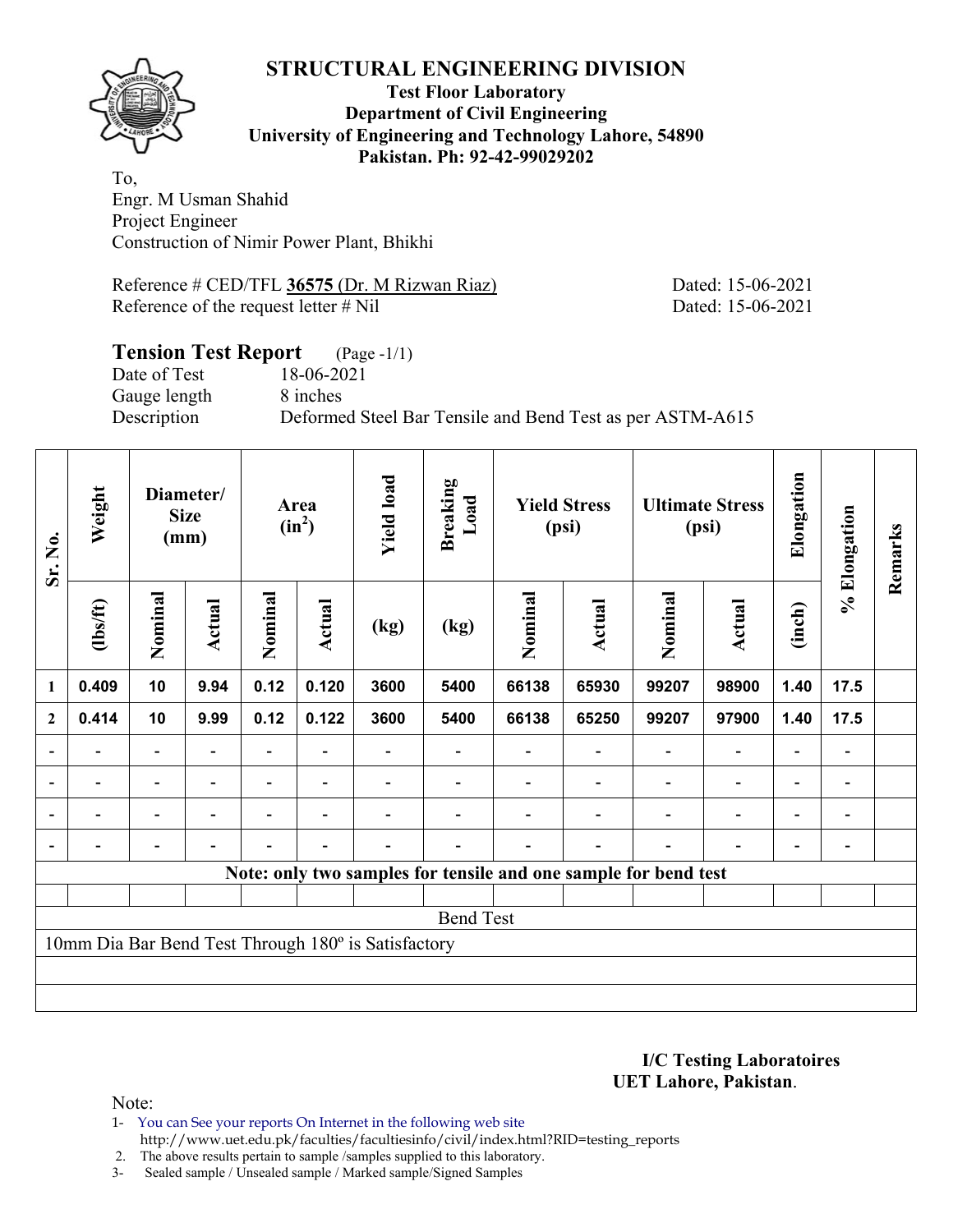

#### **Test Floor Laboratory Department of Civil Engineering University of Engineering and Technology Lahore, 54890 Pakistan. Ph: 92-42-99029202**

To,

Assistant Executive Engineer College of Veterinary & Animal Sciences, Narowal Campus (Construction of Girls Hostel and Residences Grade 20 and Above at CVAS Narowal Construction of Residences for Grade 01-10, Grade 11-14, Grade 15-17 and Grade 18 & 19 at CVAS Narowal) Reference # CED/TFL **36578** (Dr. Rizwan Riaz) Dated: 16-06-2021 Reference of the request letter # A.E.E/NC 082 Dated: 24-04-2021

# **Tension Test Report** (Page -1/1)

Date of Test 18-06-2021 Gauge length 8 inches

Description Deformed Steel Bar Tensile and Bend Test as per ASTM-A615

| Sr. No.                  | Weight                                              |                | Diameter/<br><b>Size</b><br>(inch) |         | Area<br>$(in^2)$ | <b>Yield load</b> | <b>Breaking</b><br>Load |         | <b>Yield Stress</b><br>(psi)                                    |         | <b>Ultimate Stress</b><br>(psi) | Elongation               | % Elongation   | Remarks                 |
|--------------------------|-----------------------------------------------------|----------------|------------------------------------|---------|------------------|-------------------|-------------------------|---------|-----------------------------------------------------------------|---------|---------------------------------|--------------------------|----------------|-------------------------|
|                          | $\frac{2}{10}$                                      | Nominal        | Actual                             | Nominal | Actual           | (kg)              | (kg)                    | Nominal | <b>Actual</b>                                                   | Nominal | <b>Actual</b>                   | (inch)                   |                |                         |
| $\mathbf{1}$             | 0.363                                               | 3/8            | 0.368                              | 0.11    | 0.107            | 3400              | 4600                    | 68200   | 70290                                                           | 92200   | 95100                           | 1.00                     | 12.5           | <b>Steel</b>            |
| $\overline{2}$           | 0.364                                               | 3/8            | 0.369                              | 0.11    | 0.107            | 3400              | 4500                    | 68200   | 70010                                                           | 90200   | 92700                           | 1.00                     | $12.5$         | $\overline{\mathbf{S}}$ |
| $\overline{\phantom{0}}$ |                                                     |                |                                    |         |                  |                   |                         |         |                                                                 |         |                                 |                          |                |                         |
| $\overline{\phantom{a}}$ |                                                     | $\overline{a}$ |                                    |         |                  |                   |                         |         |                                                                 |         |                                 |                          | $\overline{a}$ |                         |
| $\overline{\phantom{a}}$ |                                                     | -              |                                    |         |                  |                   |                         |         |                                                                 |         | $\overline{\phantom{0}}$        | $\overline{\phantom{0}}$ | -              |                         |
| $\overline{\phantom{a}}$ |                                                     |                |                                    |         |                  |                   |                         |         |                                                                 |         |                                 |                          | $\overline{a}$ |                         |
|                          |                                                     |                |                                    |         |                  |                   |                         |         | Note: only two samples for tensile and one sample for bend test |         |                                 |                          |                |                         |
|                          |                                                     |                |                                    |         |                  |                   |                         |         |                                                                 |         |                                 |                          |                |                         |
|                          |                                                     |                |                                    |         |                  |                   | <b>Bend Test</b>        |         |                                                                 |         |                                 |                          |                |                         |
|                          | 3/8" Dia Bar Bend Test Through 180° is Satisfactory |                |                                    |         |                  |                   |                         |         |                                                                 |         |                                 |                          |                |                         |
|                          |                                                     |                |                                    |         |                  |                   |                         |         |                                                                 |         |                                 |                          |                |                         |
|                          |                                                     |                |                                    |         |                  |                   |                         |         |                                                                 |         |                                 |                          |                |                         |

**I/C Testing Laboratoires UET Lahore, Pakistan**.

- 1- You can See your reports On Internet in the following web site http://www.uet.edu.pk/faculties/facultiesinfo/civil/index.html?RID=testing\_reports
- 2. The above results pertain to sample /samples supplied to this laboratory.
- 3- Sealed sample / Unsealed sample / Marked sample/Signed Samples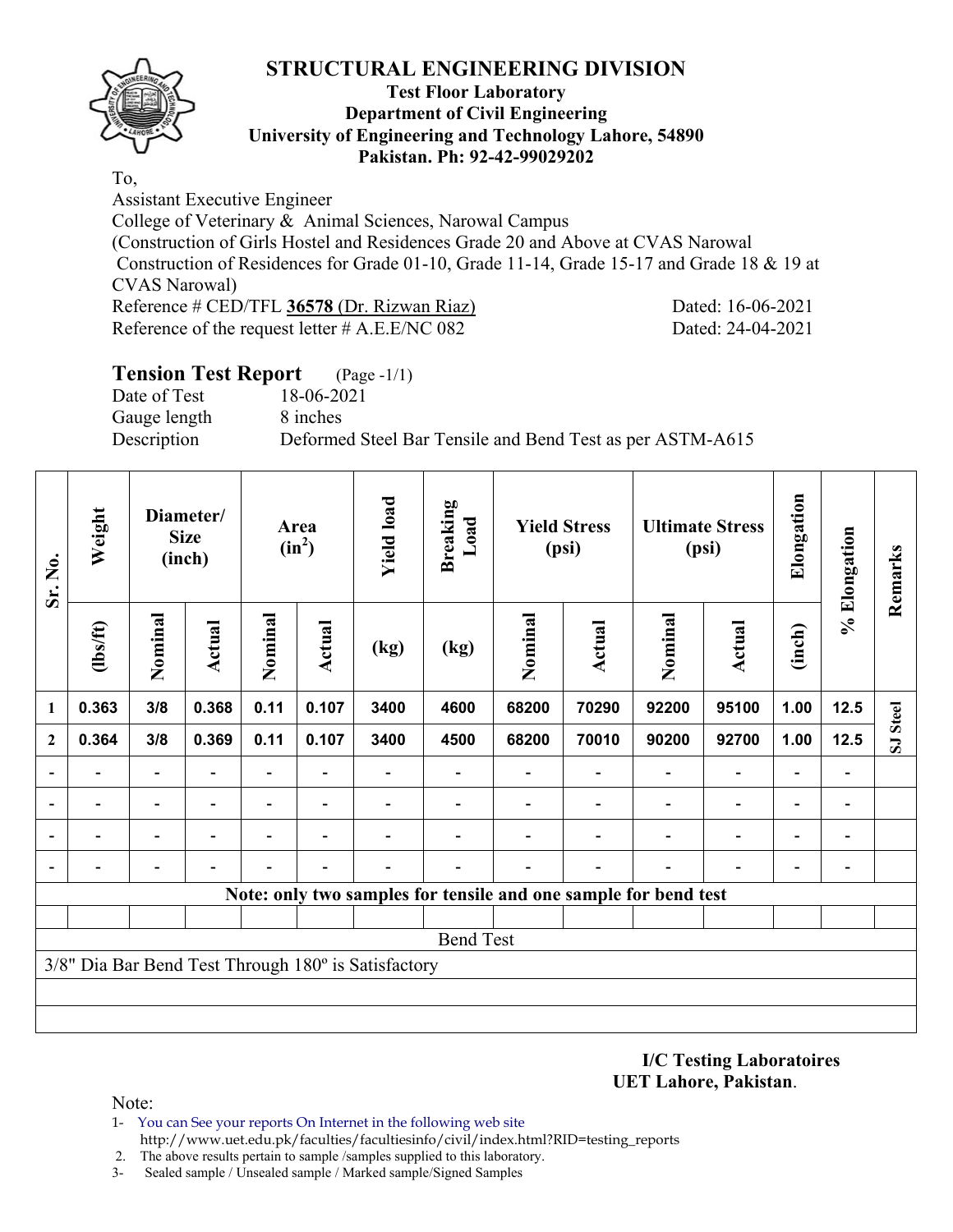

### **Test Floor Laboratory Department of Civil Engineering University of Engineering and Technology Lahore, 54890 Pakistan. Ph: 92-42-99029202**

To, Manager Construction Orient Electronics (Pvt) Ltd Construction of Orient Square Hotel Tower Johar Town

Reference # CED/TFL **36580** (Dr. M Rizwan Riaz) Dated: 16-06-2021 Reference of the request letter # OSH-SO/UET/KamranSteelTest/160621-21Dated: 16-06-2021

# **Tension Test Report** (Page -1/1)

Gauge length 8 inches

Date of Test 18-06-2021 Description Deformed Steel Bar Tensile and Bend Test as per ASTM-A615

| Sr. No.      | Weight                                              |                          | Diameter/<br><b>Size</b><br>(mm) |                          | Area<br>$(in^2)$         | <b>Yield load</b> | <b>Breaking</b><br>Load |         | <b>Yield Stress</b><br>(psi) |                                                                 | <b>Ultimate Stress</b><br>(psi) | Elongation               | % Elongation   | Remarks |
|--------------|-----------------------------------------------------|--------------------------|----------------------------------|--------------------------|--------------------------|-------------------|-------------------------|---------|------------------------------|-----------------------------------------------------------------|---------------------------------|--------------------------|----------------|---------|
|              | (1bs/ft)                                            | Nominal                  | Actual                           | Nominal                  | <b>Actual</b>            | (kg)              | (kg)                    | Nominal | Actual                       | Nominal                                                         | Actual                          | (inch)                   |                |         |
| $\mathbf{1}$ | 4.227                                               | 32                       | 31.95                            | 1.25                     | 1.243                    | 44400             | 58000                   | 78307   | 78760                        | 102293                                                          | 102900                          | 1.30                     | 16.3           |         |
| $\mathbf{2}$ | 4.340                                               | 32                       | 32.37                            | 1.25                     | 1.276                    | 40800             | 55000                   | 71958   | 70500                        | 97002                                                           | 95100                           | 1.50                     | 18.8           |         |
|              |                                                     | Ξ.                       |                                  |                          |                          |                   |                         |         |                              |                                                                 | $\overline{\phantom{0}}$        | $\overline{\phantom{0}}$ |                |         |
|              |                                                     | $\overline{\phantom{a}}$ | $\overline{\phantom{a}}$         |                          | $\blacksquare$           |                   |                         |         |                              | $\blacksquare$                                                  | $\overline{a}$                  | $\overline{\phantom{0}}$ | $\blacksquare$ |         |
|              | $\blacksquare$                                      | ۰                        |                                  | $\overline{\phantom{0}}$ | $\overline{\phantom{0}}$ |                   |                         |         |                              | $\blacksquare$                                                  | $\blacksquare$                  | $\overline{\phantom{0}}$ | $\blacksquare$ |         |
|              |                                                     | $\overline{\phantom{0}}$ | $\overline{\phantom{0}}$         |                          | $\blacksquare$           |                   |                         |         | $\overline{\phantom{0}}$     |                                                                 | $\overline{a}$                  | $\overline{\phantom{a}}$ |                |         |
|              |                                                     |                          |                                  |                          |                          |                   |                         |         |                              | Note: only two samples for tensile and one sample for bend test |                                 |                          |                |         |
|              |                                                     |                          |                                  |                          |                          |                   |                         |         |                              |                                                                 |                                 |                          |                |         |
|              |                                                     |                          |                                  |                          |                          |                   | <b>Bend Test</b>        |         |                              |                                                                 |                                 |                          |                |         |
|              | 32mm Dia Bar Bend Test Through 180° is Satisfactory |                          |                                  |                          |                          |                   |                         |         |                              |                                                                 |                                 |                          |                |         |
|              |                                                     |                          |                                  |                          |                          |                   |                         |         |                              |                                                                 |                                 |                          |                |         |
|              |                                                     |                          |                                  |                          |                          |                   |                         |         |                              |                                                                 |                                 |                          |                |         |

**I/C Testing Laboratoires UET Lahore, Pakistan**.

Note:

1- You can See your reports On Internet in the following web site http://www.uet.edu.pk/faculties/facultiesinfo/civil/index.html?RID=testing\_reports

2. The above results pertain to sample /samples supplied to this laboratory.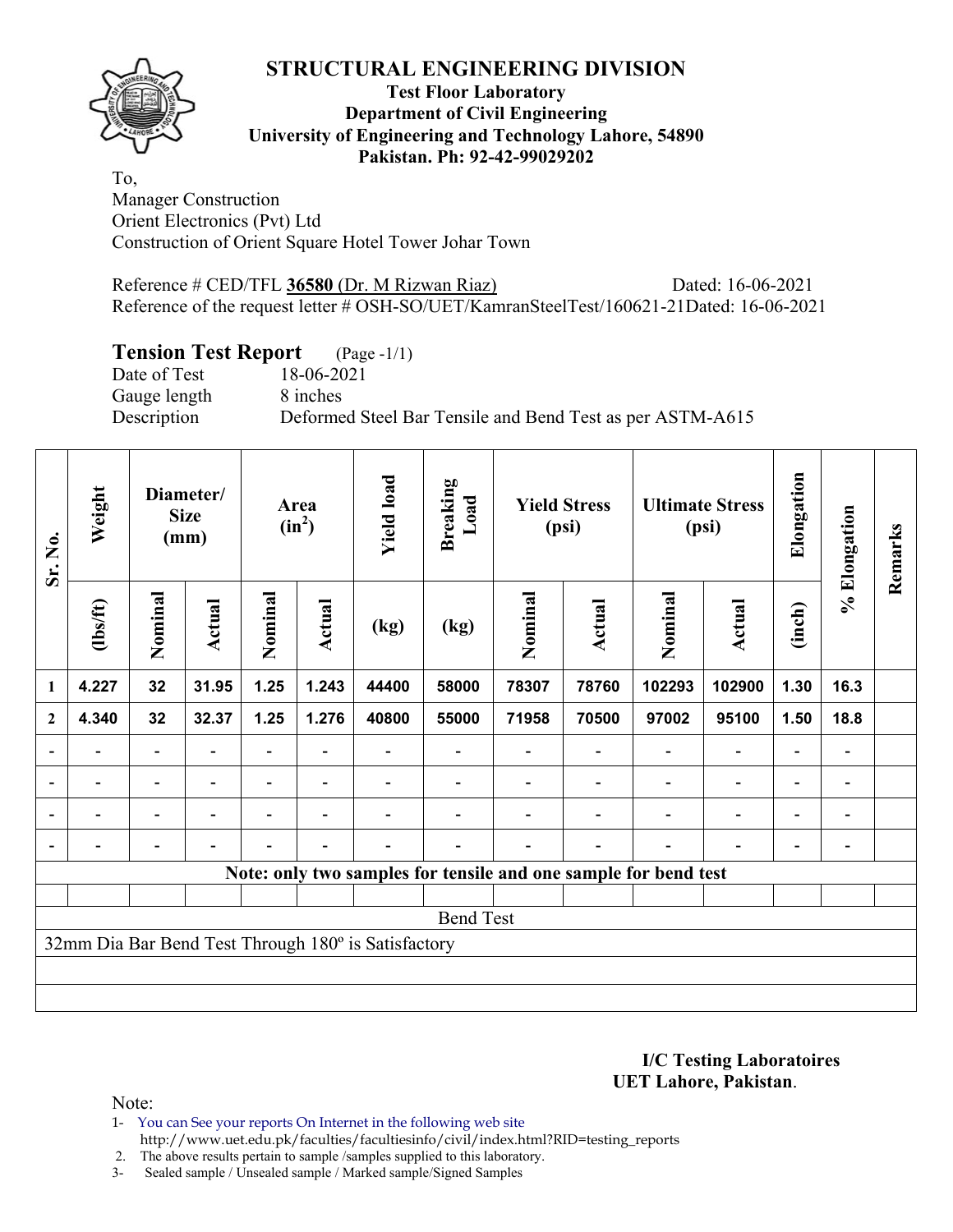

**Test Floor Laboratory Department of Civil Engineering University of Engineering and Technology Lahore, 54890 Pakistan. Ph: 92-42-99029202** 

To, M/S Bliss Construction (Pvt) Ltd Lahore

Reference # CED/TFL **36585** (Dr. M Rizwan Riaz) Dated: 17-06-2021 Reference of the request letter # BCPL/K-013/2021 Dated: 17-06-2021

**Tension Test Report** (Page – 1/1) Date of Test 18-06-2021 Gauge length 640 mm Description Steel Strand Tensile Test as per ASTM A-416-94a

| Sr. No.                  | <b>Nominal</b><br><b>Diameter</b> | <b>Nominal</b><br>Weight     | <b>Measured</b><br>weight |                          | <b>Yield strength</b><br>clause $(6.3)$ |                              | <b>Breaking</b><br>strength clause<br>(6.2) | % Elongation                 | Remarks |  |  |  |
|--------------------------|-----------------------------------|------------------------------|---------------------------|--------------------------|-----------------------------------------|------------------------------|---------------------------------------------|------------------------------|---------|--|--|--|
|                          | (mm)                              | (kg/km)                      | (kg/km)                   | (kg)                     | (kN)                                    | (kg)                         | (kN)                                        |                              |         |  |  |  |
| $\mathbf{1}$             | 9.53<br>(3/8")                    | 432.0                        | 433                       | 8700                     | 85.35                                   | 9800                         | 96.14                                       | $<$ 3.50<br>No ok            | XX      |  |  |  |
|                          |                                   |                              |                           |                          |                                         |                              |                                             |                              |         |  |  |  |
| $\overline{a}$           |                                   | $\qquad \qquad \blacksquare$ |                           | $\overline{\phantom{0}}$ | $\qquad \qquad \blacksquare$            | $\qquad \qquad \blacksquare$ |                                             |                              |         |  |  |  |
| $\overline{\phantom{a}}$ | $\overline{\phantom{a}}$          | $\overline{\phantom{a}}$     |                           | $\overline{\phantom{a}}$ | $\overline{\phantom{a}}$                | $\blacksquare$               | -                                           | $\qquad \qquad \blacksquare$ |         |  |  |  |
|                          |                                   |                              |                           |                          |                                         |                              |                                             |                              |         |  |  |  |
| $\overline{\phantom{0}}$ |                                   | $\overline{\phantom{a}}$     |                           | $\overline{\phantom{0}}$ | $\qquad \qquad \blacksquare$            | $\overline{\phantom{a}}$     |                                             | $\overline{\phantom{0}}$     |         |  |  |  |
|                          | Only one sample for Test          |                              |                           |                          |                                         |                              |                                             |                              |         |  |  |  |

**I/C Testing Laboratoires UET Lahore, Pakistan**.

Note:

1- You can See your reports On Internet in the following web site http://www.uet.edu.pk/faculties/facultiesinfo/civil/index.html?RID=testing\_reports

2. The above results pertain to sample /samples supplied to this laboratory.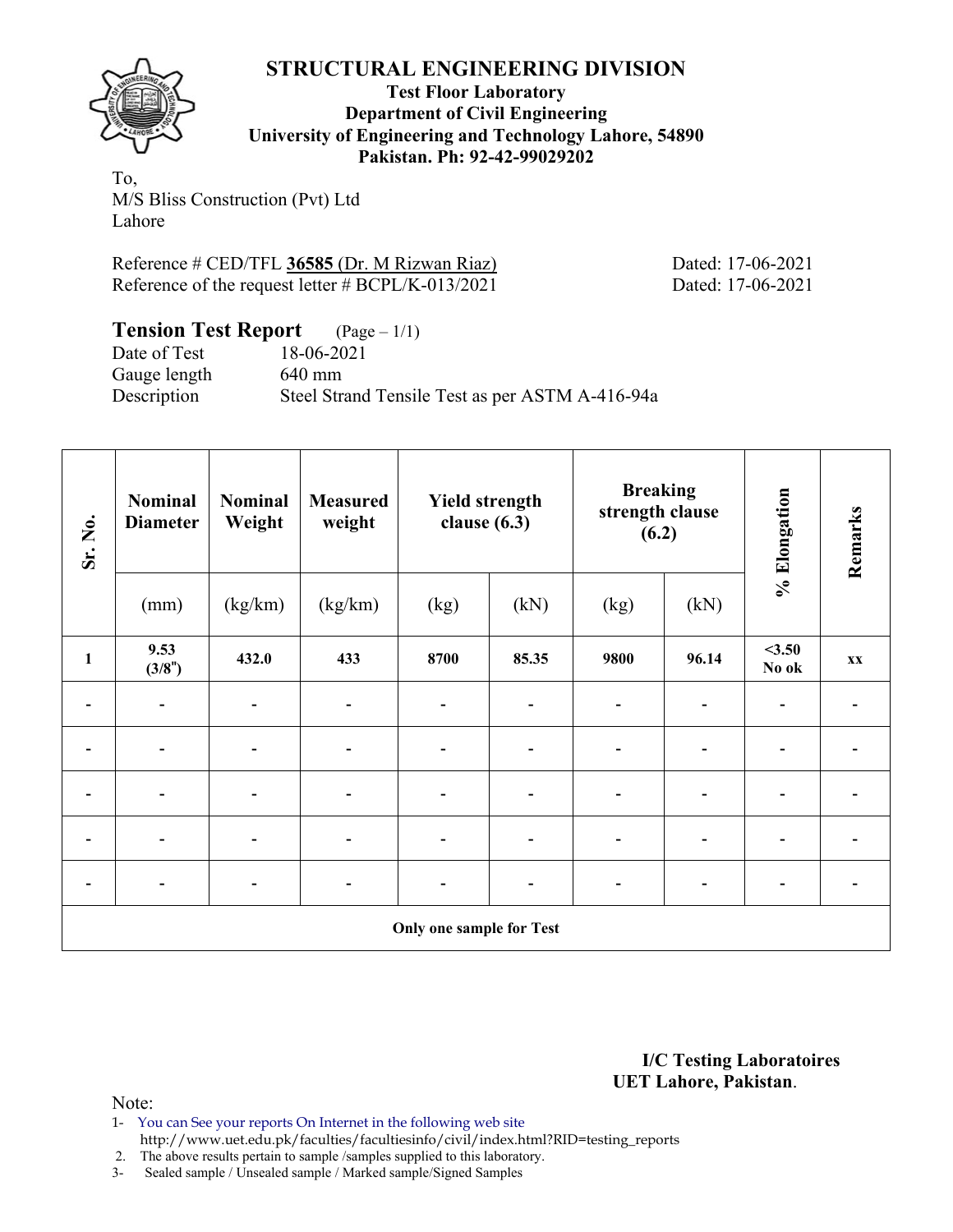

### **Test Floor Laboratory Department of Civil Engineering University of Engineering and Technology Lahore, 54890 Pakistan. Ph: 92-42-99029202**

To, Sub Divisional Officer Building Sub Division Noorpur Thal (Up-Gradation of Govt. Girls Comunity Model Elementry School Dhamak to High Level)

Reference # CED/TFL **36587** (Dr. Rizwan Riaz) Dated: 16-06-2021 Reference of the request letter # 93/N Dated: 30-04-2021

| <b>Tension Test Report</b> (Page -1/1) |                                                           |
|----------------------------------------|-----------------------------------------------------------|
| Date of Test                           | 18-06-2021                                                |
| Gauge length                           | 8 inches                                                  |
| Description                            | Deformed Steel Bar Tensile and Bend Test as per ASTM-A615 |
|                                        |                                                           |

| Sr. No.      | Weight                   | Diameter/<br><b>Size</b><br>(inch) |                          |                          |                          | Area<br>$(in^2)$                                    |                                                                | <b>Yield load</b> | <b>Breaking</b><br>Load  | <b>Yield Stress</b><br>(psi) |                          | <b>Ultimate Stress</b><br>(psi) |                          | Elongation | % Elongation | Remarks |
|--------------|--------------------------|------------------------------------|--------------------------|--------------------------|--------------------------|-----------------------------------------------------|----------------------------------------------------------------|-------------------|--------------------------|------------------------------|--------------------------|---------------------------------|--------------------------|------------|--------------|---------|
|              | $lbsft$                  | Nominal                            | Actual                   | Nominal                  | <b>Actual</b>            | (kg)                                                | (kg)                                                           | Nominal           | <b>Actual</b>            | Nominal                      | <b>Actual</b>            | (inch)                          |                          |            |              |         |
| $\mathbf{1}$ | 0.414                    | 3/8                                | 0.394                    | 0.11                     | 0.122                    | 4200                                                | 6900                                                           | 84200             | 76070                    | 138300                       | 125000                   | 0.65                            | 8.1                      |            |              |         |
|              |                          | $\overline{\phantom{0}}$           |                          | $\overline{\phantom{0}}$ |                          |                                                     |                                                                |                   | $\overline{\phantom{0}}$ |                              | $\overline{a}$           | $\qquad \qquad \blacksquare$    | $\overline{\phantom{0}}$ |            |              |         |
|              | $\overline{\phantom{0}}$ | $\overline{a}$                     |                          | $\overline{\phantom{0}}$ | $\overline{\phantom{0}}$ |                                                     |                                                                |                   |                          | $\overline{\phantom{0}}$     | $\overline{\phantom{0}}$ | $\overline{\phantom{a}}$        |                          |            |              |         |
|              | $\overline{\phantom{0}}$ | $\overline{\phantom{0}}$           | $\overline{\phantom{0}}$ | $\overline{\phantom{a}}$ | $\blacksquare$           |                                                     |                                                                |                   | $\overline{\phantom{0}}$ |                              | -                        | $\overline{\phantom{0}}$        | $\overline{\phantom{a}}$ |            |              |         |
|              |                          |                                    |                          |                          |                          |                                                     |                                                                |                   |                          |                              | Ξ.                       | $\overline{\phantom{0}}$        | $\overline{\phantom{0}}$ |            |              |         |
|              |                          |                                    |                          |                          |                          |                                                     |                                                                |                   |                          |                              |                          | $\overline{\phantom{0}}$        |                          |            |              |         |
|              |                          |                                    |                          |                          |                          |                                                     | Note: only one sample for tensile and one sample for bend test |                   |                          |                              |                          |                                 |                          |            |              |         |
|              |                          |                                    |                          |                          |                          |                                                     |                                                                |                   |                          |                              |                          |                                 |                          |            |              |         |
|              | <b>Bend Test</b>         |                                    |                          |                          |                          |                                                     |                                                                |                   |                          |                              |                          |                                 |                          |            |              |         |
|              |                          |                                    |                          |                          |                          | 3/8" Dia Bar Bend Test Through 180° is Satisfactory |                                                                |                   |                          |                              |                          |                                 |                          |            |              |         |
|              |                          |                                    |                          |                          |                          |                                                     |                                                                |                   |                          |                              |                          |                                 |                          |            |              |         |
|              |                          |                                    |                          |                          |                          |                                                     |                                                                |                   |                          |                              |                          |                                 |                          |            |              |         |

**I/C Testing Laboratoires UET Lahore, Pakistan**.

- 1- You can See your reports On Internet in the following web site http://www.uet.edu.pk/faculties/facultiesinfo/civil/index.html?RID=testing\_reports
- 2. The above results pertain to sample /samples supplied to this laboratory.
- 3- Sealed sample / Unsealed sample / Marked sample/Signed Samples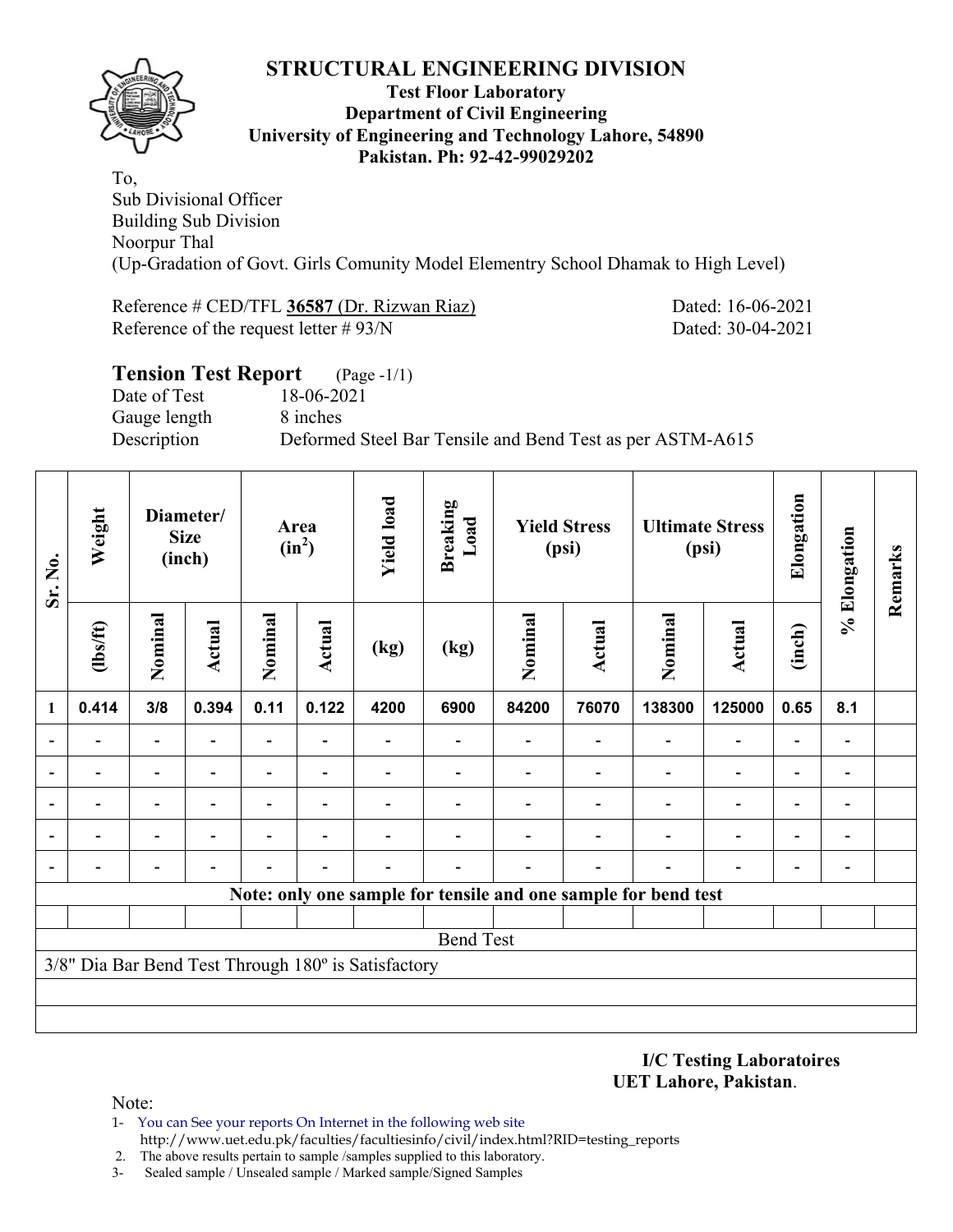

### **Test Floor Laboratory Department of Civil Engineering University of Engineering and Technology Lahore, 54890 Pakistan. Ph: 92-42-99029202**

To,

Resident Engineer

G3 Engineering Consultants (Pvt) Ltd

Consultancy Services for Master Planning Designing and Resident Type Supervision of The Scheme Strengthening of The University of Narowal

| Reference # CED/TFL 36588 (Dr. M Rizwan Riaz)     | Dated: 17-06-2021 |
|---------------------------------------------------|-------------------|
| Reference of the request letter $\# G3/237/RE-22$ | Dated: 14-06-2021 |

# **Tension Test Report** (Page -1/1)

Date of Test 18-06-2021 Gauge length 8 inches

Description Deformed Steel Bar Tensile and Bend Test as per ASTM-A615

| Sr. No.          | Weight                                        | Diameter/<br><b>Size</b> |                          | $(in^2)$                 |                          | <b>Yield load</b><br><b>Breaking</b><br>Load<br>Area |      | <b>Yield Stress</b><br>(psi) |               |                                                                 | <b>Ultimate Stress</b><br>(psi) | Elongation               | % Elongation                 | Remarks |
|------------------|-----------------------------------------------|--------------------------|--------------------------|--------------------------|--------------------------|------------------------------------------------------|------|------------------------------|---------------|-----------------------------------------------------------------|---------------------------------|--------------------------|------------------------------|---------|
|                  | (1bs/ft)                                      | Nominal<br>$(\#)$        | <b>Actual</b><br>(inch)  | Nominal                  | Actual                   | (kg)                                                 | (kg) | Nominal                      | <b>Actual</b> | Nominal                                                         | <b>Actual</b>                   | (inch)                   |                              |         |
| 1                | 0.380                                         | $\mathbf{3}$             | 0.377                    | 0.11                     | 0.112                    | 3200                                                 | 5000 | 64200                        | 63220         | 100200                                                          | 98800                           | 1.20                     | 15.0                         |         |
| $\mathbf{2}$     | 0.389                                         | $\mathbf{3}$             | 0.382                    | 0.11                     | 0.114                    | 3400                                                 | 5000 | 68200                        | 65500         | 100200                                                          | 96400                           | 1.50                     | 18.8                         |         |
|                  |                                               | $\overline{\phantom{0}}$ |                          | $\overline{\phantom{0}}$ |                          |                                                      |      |                              |               |                                                                 | $\overline{\phantom{0}}$        |                          | $\qquad \qquad \blacksquare$ |         |
|                  |                                               | -                        | $\overline{\phantom{0}}$ | -                        | $\overline{\phantom{a}}$ |                                                      |      |                              |               |                                                                 | $\overline{\phantom{a}}$        | $\overline{\phantom{0}}$ | -                            |         |
|                  |                                               | $\overline{\phantom{0}}$ |                          |                          |                          |                                                      |      |                              |               |                                                                 |                                 |                          | $\overline{a}$               |         |
|                  |                                               |                          |                          |                          |                          |                                                      |      |                              |               |                                                                 |                                 |                          | -                            |         |
|                  |                                               |                          |                          |                          |                          |                                                      |      |                              |               | Note: only two samples for tensile and one sample for bend test |                                 |                          |                              |         |
|                  |                                               |                          |                          |                          |                          |                                                      |      |                              |               |                                                                 |                                 |                          |                              |         |
| <b>Bend Test</b> |                                               |                          |                          |                          |                          |                                                      |      |                              |               |                                                                 |                                 |                          |                              |         |
|                  | #3 Bar Bend Test Through 180° is Satisfactory |                          |                          |                          |                          |                                                      |      |                              |               |                                                                 |                                 |                          |                              |         |
|                  |                                               |                          |                          |                          |                          |                                                      |      |                              |               |                                                                 |                                 |                          |                              |         |
|                  |                                               |                          |                          |                          |                          |                                                      |      |                              |               |                                                                 |                                 |                          |                              |         |

**I/C Testing Laboratoires UET Lahore, Pakistan**.

- 1- You can See your reports On Internet in the following web site http://www.uet.edu.pk/faculties/facultiesinfo/civil/index.html?RID=testing\_reports
- 2. The above results pertain to sample /samples supplied to this laboratory.
- 3- Sealed sample / Unsealed sample / Marked sample/Signed Samples